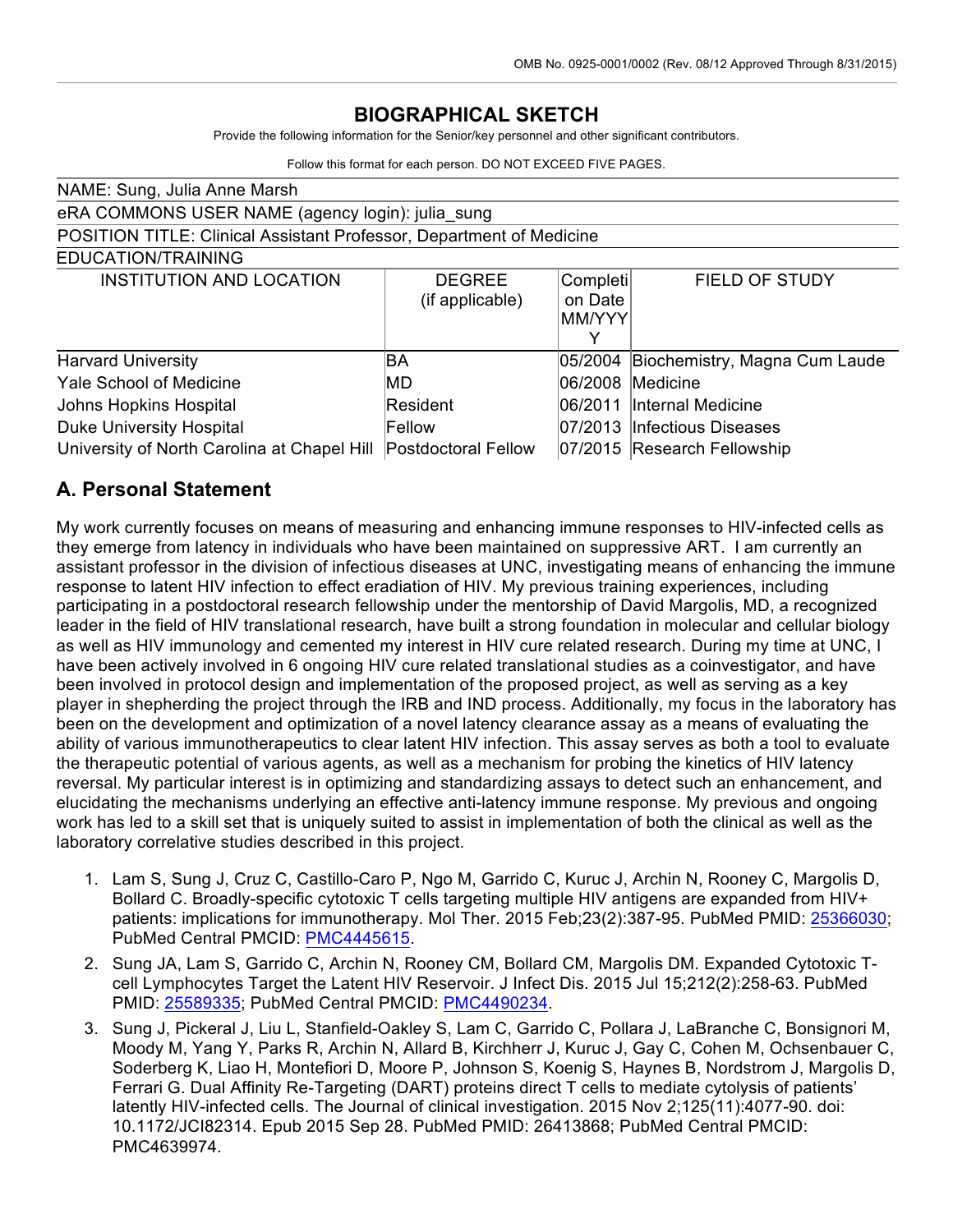## **B. Positions and Honors**

## **Positions and Employment**

- 2008 2011 Internal Medicine Resident, Johns Hopkins Hospital
- $2011 2013$ Infectious Disease Fellow, Duke University
- 2013 2015 Research Fellow, University of North Carolina at Chapel Hill
- 2015 Clinical Assistant Professor, University of North Carolina at Chapel Hill

## **Other Experience and Professional Memberships**

- 2013 Member, UNC Cure Center
- 2015 Member, Infectious Disease Society of America

#### **Honors**

| 2000 | Presidential Scholar Award, Virginia, United States of America                                                          |
|------|-------------------------------------------------------------------------------------------------------------------------|
| 2011 | Basic Student Teaching Award, Department of Medicine, Johns Hopkins Hospital                                            |
| 2012 | BMS Virology Fellows Research Training Award, BMS                                                                       |
| 2012 | NIH Loan Repayment Program award recipient, NIAID                                                                       |
| 2013 | T32 fellowship in HIV/STD training awardee (competitive internal award), University of North<br>Carolina at Chapel Hill |
| 2015 | CTSA-KL2 Scholar, University of North Carolina at Chapel Hill, Chapel Hill, NC                                          |
| 2015 | NIH Loan Repayment Program renewal recipient, NIAID                                                                     |

# **C. Contribution to Science**

- 1. **Understanding the mechanisms contributing to HIV control in Elite Controllers.** During my clinical residency in internal medicine, I had the opportunity to engage in research work in the Siliciano lab at Johns Hopkins, under the direct supervision of Dr.Joel Blankson, studying the impact of rituximab treatment on an HIV elite suppressor. As part of this work, I performed full genome sequencing of multiple viral isolates grown out from the patient's latent reservoir, demonstrating that, despite an absence of peripheral viremia in the face of rituximab, the virus itself did not harbor any mutations that would be expected to impact viral fitness in a significant manner. Overall, these findings reinforced the lack of contribution of the humoral immune system to viremic control in elite controllers, and the relative importance of CD8 T cells in controlling viremia in HIV elite suppressors. These findings have direct implications for HIV cure studies and therapeutic vaccine development.
	- a. Gaillard S, Dinoso JB, **Marsh** JA, DeZern AE, O'Connell KA, Spivak AM, Alwood K, Durand CM, Ambinder RF, Blankson JN. Sustained elite suppression of replication competent HIV-1 in a patient treated with rituximab based chemotherapy. J Clin Virol. 2011 Jul;51(3):195-8. PubMed PMID: 21550842; PubMed Central PMCID: PMC3117974.
- 2. **Enhancing the Immune Response to Persistent, quiescent HIV infection.** My current work has focused on enhancing the immune response to latent HIV infection. This work has several facets: 1) development of novel assays to detect an immunotherapeutic's ability to target and clear diverse antigen presented on rare, latently infected cells as they emerge from latency following exposure to latency reversing agents and 2) development and optimization of strategies to enhance the immune response to latent HIV infection in the lab 3) translation of the most promising immunotherapeutics from the bench to the bedside through design and implementation of pilot trials and 4) characterization of immune correlates of an effective anti-latency immune response, which generates critical data that will help inform therapeutic HIV vaccine development. As part of this work, I have developed two novel assays that I am now applying to the investigation of multiple immunotherapeutics, including 3 ongoing pilot clinical protocols, and has resulted in two first author publications, several abstracts, and 3 oral presentations given at an international meeting.